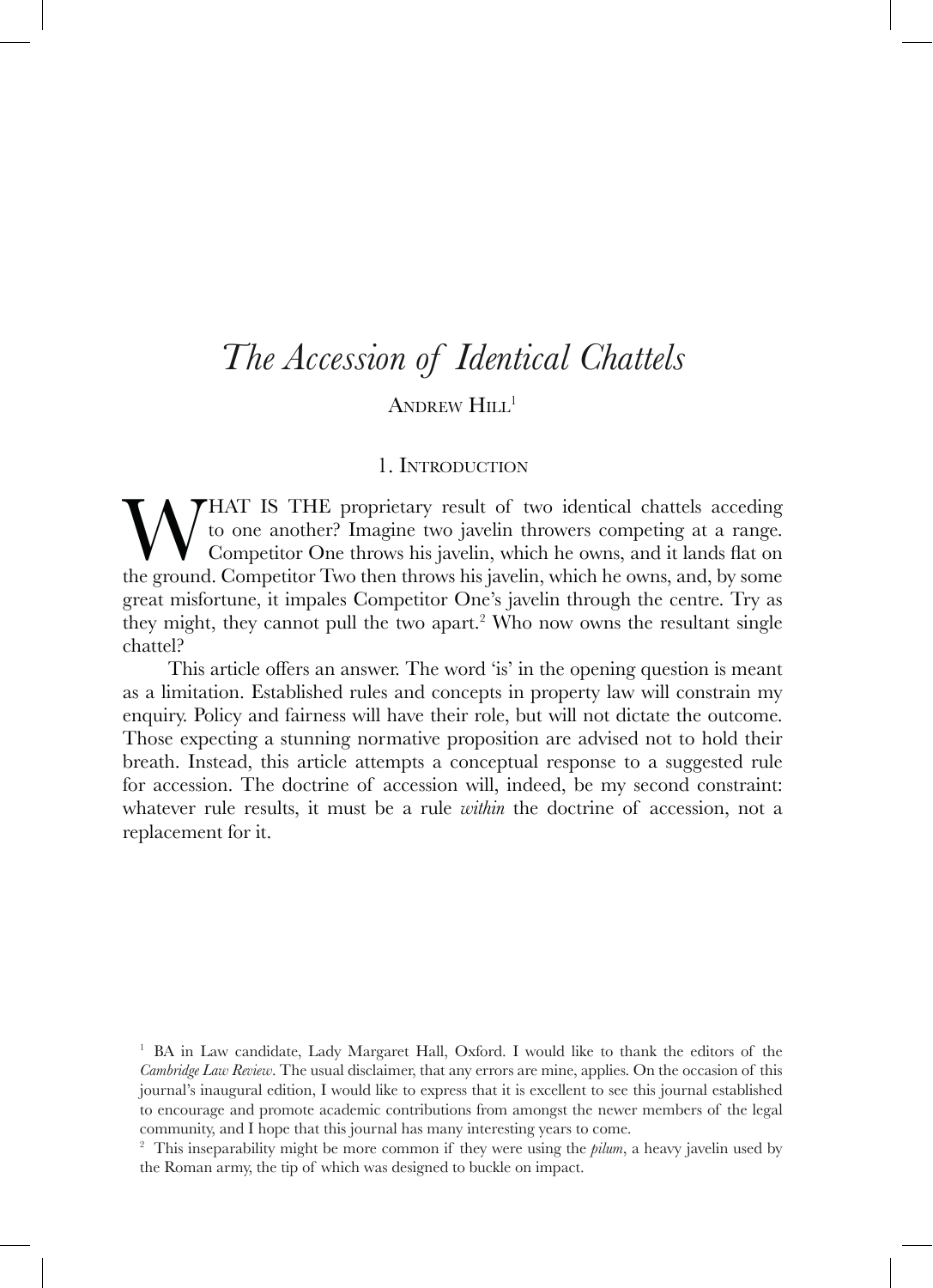My purpose, in part, extends the concept of a case note to an analysis of two comments from secondary literature. They each last just two sentences and, while found in the same volume, are separated by almost 700 pages. They are the following, the first by Birks and the second by Hudson and Palmer.

> Suppose two sections of pipe or sheets of metal are welded together. In that case, if the pieces belonged to different owners, co-ownership of the resulting unit is the only solution.3

> If the two conjoined entities were of equal status so that neither could be regarded as principal or accessory, a situation not contemplated in the Roman texts, it has been suggested [citing Birks] that the solution should be ownership in common. The inactive party could, in principle, sue the improver in conversion and, on payment of damages, the totality would again become the improver's sole property.4

Taken in combination, these two passages propose that, where two chattels accede to each other, the outcome should be co-ownership of the resultant chattel. My purpose is to demonstrate that this proposition is problematic, and that instead another analysis is preferable. The plan for my argument is simple: Section 2 adds flesh to the presently bare bones of the proposition, Section 3 demonstrates the problems, and Section 4 contains my alternative suggestion.

<sup>3</sup> N Palmer & E McKendrick, *Interests in Goods* (2nd edn, LLP 1998) 238.

<sup>4</sup> ibid 932–933. This passage is not free from ambiguity. It was suggested to me that the passage proposes sole ownership for the 'active' party, being a party who plays a role in causing the accession, and that the 'inactive' party gets a claim in damages. I do not read Hudson and Palmer's passage to be saying this, however, for a number of reasons. First, discussion of awarding title to an active party, *qua* active party, sounds like manufacture, but the passage is written about the law of accession, which knows no such rule as awarding title based on involvement in procuring accession. Accession can result from a causal sequence which includes proximate human conduct, but does not necessarily require human input. Second, granting a personal award in damages because of a mechanism of property law is unheard of. It could still be a claim in tort, but abstraction means that, regardless of the operation of tort law, a pure proprietary outcome must also be devised in the common law of property. Thus, the law of property would not distinguish between tortfeasors and innocent parties. Third, for the 'inactive party' to have *locus standi* to bring an action for conversion which terminates his title, at which point the 'improver' becomes the sole owner, the inactive party must previously have had title, and that must have been as co-owner in order that the termination can elevate the improver's title to 'sole ownership'. Hudson and Palmer chose to cite Birks' proposition with no dissent, and thus seem to accept co-ownership as the correct outcome. Therefore, as I understand it, Hudson and Palmer envisage a scenario where A owns javelin X, B owns javelin Y. B deliberately does something to cause the javelins to accede. This results in co-ownership. However, because A does not want to be a co-owner, he brings an action in conversion either for the destruction of X as a separate chattel, or for some subsequent act of dealing by B. This action extinguishes A's coownership title.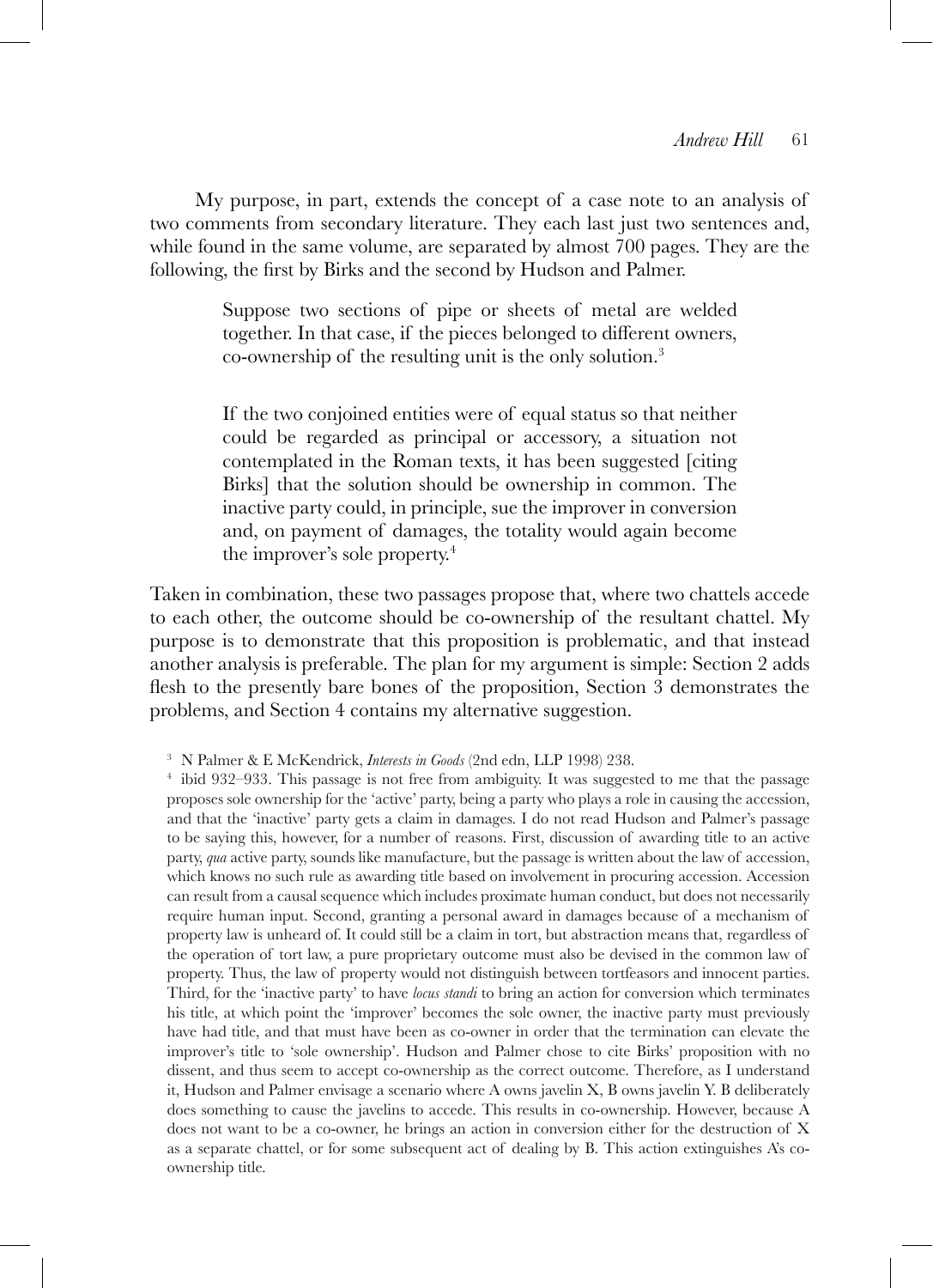# 2. The Proposition

It is useful to begin by contextualising the co-ownership proposition. Accession is the doctrine in property law which governs situations where two things physically attach to one another in such a way that one, the secondary chattel, loses its separate physical identity. If A's fence is painted with B's paint, then the paint accedes to the fence, A having title to the whole. If C's brick is used to build D's house, then the brick accedes to the house, D having title to the whole. In property law, this functions as a mechanism of destruction of property rights.<sup>5</sup> When the secondary accedes to the primary, its loss of identity equates to its physical destruction. Physical destruction entails the destruction of the title to it. The title to the primary chattel simply persists, the only change being the physical addition. Therefore, unlike the related doctrines of manufacture and mixture, accession is not a mechanism of acquiring rights. It is, and is only, a method of destroying rights.

Often, the operation of accession is easy to predict. If a difficulty were to arise, it would be for one of two reasons. The first, which is not presently concerning, concerns whether the degree of physical attachment between the chattels is sufficient to amount to accession. May it suffice to say for the present that the 'test' for accession of two chattels remains uncertain. English law premises the general test on two variables:<sup>6</sup> the degree of attachment, and the object (meaning 'purpose') of the attachment.7 Both of the main authorities, however, concern chattels acceding to land, so the discussion is always carried out in parallel with, and hence in cognisance of, the factors relevant for considering fixture. Other tests have arisen in cases specifically addressing two chattels across the Commonwealth. One asked whether the chattels can be separated without destroying or seriously damaging either of them.<sup>8</sup> Another whether the things would be considered as having ceased to have a separate existence.<sup>9</sup> One case asked whether the separation would destroy the commercial utility of the chattels.<sup>10</sup> The most favoured test, however, holds that accession will occur through either loss of physical identity or through practical inseparability.11 Whatever test is adopted, this is not our present

<sup>5</sup> B McFarlane, *The Structure of Property Law* (Hart 2008) 163–164; W Swadling, in A Burrows (ed) *English Private Law* (3rd edn, OUP 2013), 4.470–4.471.<br><sup>6</sup> Note also the more specific indicia suggested by Lord Clyde in *Elitstone Ltd v Morris* [1997] 1 WLR

<sup>687 (</sup>HL).

<sup>7</sup> *Holland v Hodgson* (1872) LR 7 CP 328 (Ex Ch); *Elitstone Ltd v Morris* (n 6). 8 *Bergoughan v British Motors* (1929) 20 SR (NSW) 61.

<sup>9</sup> *Per* Manning J (dissenting), *Lewis v Andrews & Rowly Pty Ltd* (1956) 56 SR (NSW) 439.

<sup>10</sup> *Regina Chevrolet Sales v Riddel* (1942) 3 DLR 159.

<sup>11</sup> *Rendell v Associated Finance* [1957] VR 604, 610; *Thomas v Robinson* [1977] 1 NZLR 385, 386–8; and now see *McKeown v Cavalier Yachts* (1988) 13 NSWLR 303.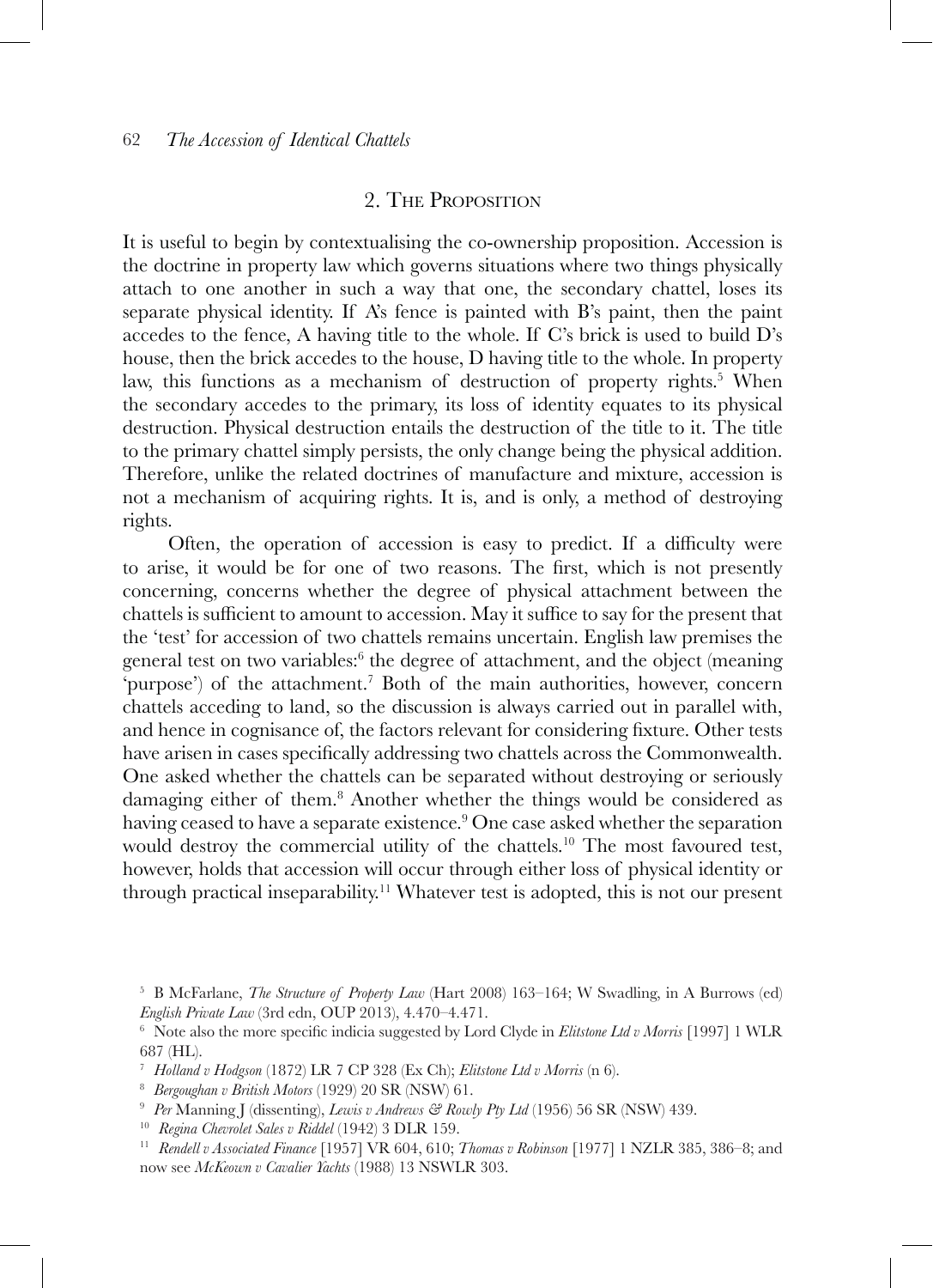concern. Herein, this article will assume in any discussion that there was sufficient attachment to amount to accession.

Our focus is instead on the second problem: identifying the primary and the secondary chattel. The authorities are anything but extensive. English law does offer a few basic rules, most notably that land is always the primary chattel.<sup>12</sup> Once again, however, the better authorities for accession of two chattels come from the southern hemisphere. In the New Zealand case of *Thomas v Robinson*, 13 the court held that items fitted to a car, including significant functional components like a new engine, carburettor and exhaust system, would accede to the car. The components are secondary; the body of the car is primary. In Australia, it was held in *McKeown v Cavalier Yachts*<sup>14</sup> that the components fitted to the hull of a yacht acceded to it, despite the components being worth significantly more than the hull. There was some suggestion that the result may have been the reversed, had they been fitted as one unit, rather than individually. Hence, the measure for determining the primary and secondary item is not value. Rather, the rule appears to be that whichever chattel contributes more significantly in determining the physical identity of the resultant chattel constitutes the primary chattel. Such thinking is evident in Roman Law, from which much of the applicable common law derives. Buildings and building materials accede to the land.15 Corn accedes to land.<sup>16</sup> A purple thread always accedes to the garment into which it was woven, regardless of comparative value.17 Writing accedes to the parchment.18 There is, of course, the traditionally exceptional case of *picturae*, in which the canvas accedes to the painting, apparently justified by the 'policy' that a valuable painting should not be considered the secondary of the canvas on which it is painted.<sup>19</sup> Nevertheless, the *picturae* rule is consistent with the test of physical identity. An artistically painted surface obtains its form primarily from the image drawn upon it. When one, visiting the Louvre, sees da Vinci's *Mona Lisa* on the wall, one's primary reaction is to see it for the image it displays, not the object upon which it is drawn. Thus, the contribution to resultant physical identity rule appears to be implicit throughout the Roman law.

However, the situation contemplated in this article, the accession of two 'equal' or 'identical' chattels, causes that rule to falter. Two scenarios spell out the issue. First, two pieces of one metre copper piping lie end-to-end, one owned by Adam, the other by Bob. Somehow they become welded together, creating a

<sup>17</sup> J.2.1.26. 18 G.2.77; D.47.1.9.1. (Gaius II *rer. cott*.); J.2.1.33. 19 G.2.78; D.47.1.9.2. (Gaius II *rer. cott*.); J.2.1.34. One should note, however, that Paul gives a contrary opinion at D.6.1.23.3., in line with the rules for *scripturae*.

<sup>12</sup> *Hobson v Gorringe* [1897] 1 Ch 182 (CA). 13 *Thomas v Robinson* (n 11). 14 *McKeown* (n 11).

<sup>15</sup> D.47.1.7.10. (Gaius II *rer. cott*.); J.2.1.29.

<sup>16</sup> D.47.1.7.13. (Gaius II *rer. cott*.); J.2.1.32.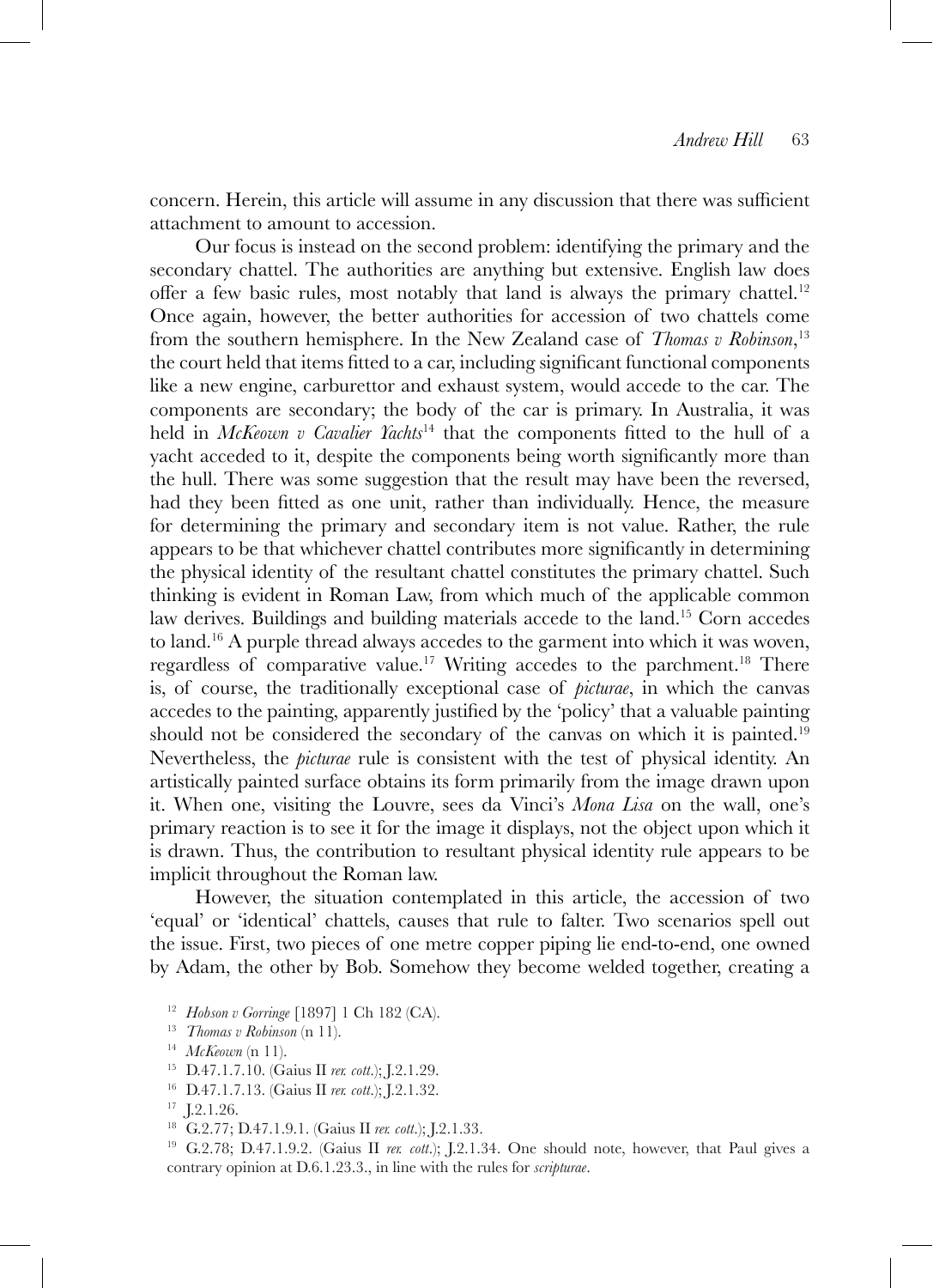two metre pipe. Assume that the welding constitutes an accession. Who owns the two metre pipe? Second, as described in the introduction, two javelins become transfixed. Who owns the resultant object? The two contributions cannot be separated on the basis of which contributed more significantly to the resultant physical identity, because the contributions are equal. Nor could a test of value be applied. Therefore, it appears that the present law offers no answer to the question of which of two identical chattels is primary, and which secondary, and hence it cannot determine who holds the title, and who loses their title.

The two passages under consideration volunteer a solution to fill this legal void. Birks, writing in the context of fluid mixtures, asserts that co-ownership would be the *only* solution in the accession of identical chattels scenario. He acknowledges that the scenarios in question are not cases of mixture (or that, if they could be classified as mixture, the classification is tenuous).20 However, predicting that the court would not be willing to apply the rules of accession either because they would not be willing to subordinate either chattel, he suggests that another rule is needed. Therefore, as a rule independent of both mixture and accession, but applying the outcome of the former $21$  to a scenario involving the latter, he proposes the co-ownership solution. For this, he cites the Scottish case of *Wylie and Lochead v Mitchell*.<sup>22</sup> One might add, in passing, that the same solution would result in Switzerland<sup>23</sup> and Ethiopia,<sup>24</sup> but this appears to arise from the conflation of the principles of accession and mixture. Palmer and Hudson apply Birks' idea, seemingly, as a rule *of accession* rather than *in place of accession*. 25 They observe that Roman law offers no solution and, in the footnote, only repeat Birks' citation of *Wylie and Lochhead*. Therefore, their proposition is that Adam and Bob would, through applying the doctrine of accession, co-own the pipe, and Competitors One and Two would co-own the affixed javelins. I will now dispute the acceptability of this proposition.

<sup>&</sup>lt;sup>20</sup> Palmer & McKendrick (n 3) 238. The mixture analysis is addressed below.<br><sup>21</sup> Co-ownership is the result of a non-consensual mixture in English Law, whether by accident (*Buckley v Gross* 122 ER 213; (1863) 3 B & S 566; *Spence v Union Marine Insurance* (1868) LR 3 CP 427) or wrongful intention (*Indian Oil Corporation v Greenstone Shipping, The Ypatianna* [1987] 3 All ER 893 (Comm Ct)). If one accepts the Commonwealth authorities, a different rule may apply for consensual mixture: see *Farnsworth v Federal Commissioner for Taxation* (1949) 78 CLR 504; *Coleman v Harvey* [1989] 1 NZLR 723. However, since accession does not distinguish the outcome on the basis of consent/ intention, this need not concern us presently.<br><sup>22</sup> 1870 M 552.

<sup>&</sup>lt;sup>23</sup> Article 727 of the Swiss Civil Code.<br><sup>24</sup> Article 1183 of the Ethiopian Civil Code of 1960.

<sup>25</sup> Whether they really intend to call this a rule of accession, or just a rule related to accession, is immaterial for present purposes. I wish to question how *accession* would deal with the identical chattels scenario. The present article cannot, therefore, take Birks' liberty of avoiding the question, disapplying the doctrine and creating a different rule. It must find an answer within the law of accession regardless of how exactly Birks and Palmer and Hudson phrase their proposition.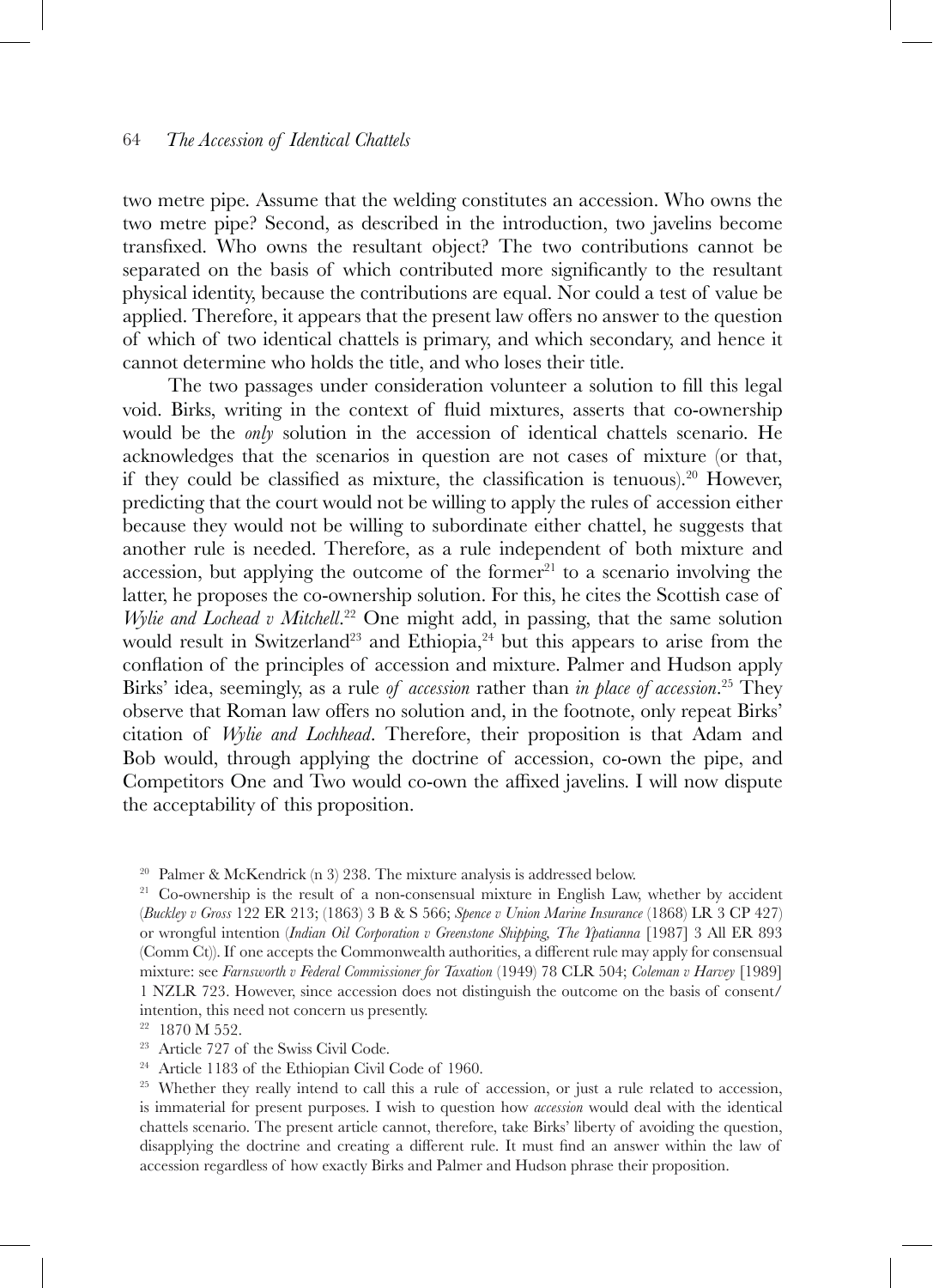### 3. Criticisms of the Proposition

There are three criticisms of the proposition. Each criticism assumes that it proposes a rule *within* the doctrine of accession, as this article seeks to find a rule within the parameter of that doctrine. They do not necessarily deny its validity absolutely. They do, however, call into question its conceptual coherence and normative desirability. Before developing these criticisms, however, two assumptions made by Birks must be remedied. First, he says that co-ownership is the only possible solution. Since this article intends to offer another, that assumption must be doubted. The second is that the doctrine of accession insists on ranking one chattel as primary, the other as secondary. While that is indeed its usual operation, in the absence of any specific authority on this point it is not an assumption one is entitled to make per se. With this in mind, let us proceed.

### *A. Strength of Authority*

*Wylie and Lochead v Mitchell*<sup>26</sup> cannot serve as authority for the co-ownership solution within the law of accession. Instead, as Birks envisaged, it can at best stand for a separate proposition in place of the law of accession.

Messrs Wylie and Lochhead were funeral undertakers in Glasgow. They wanted a new hearse, and reached an agreement with Robert Hutton, a coachbuilder. He would build the main shell of the hearse, but they would supply the equipment and ornamentation which would be attached to it. In the end, their contributions cost  $\epsilon$ , 95 and  $\epsilon$ , 112, respectively. Mr Hutton undertook to build the carriage for them. He missed the completion date agreed and then, having nearly completed the work a few months later, went bankrupt. The work was completed at a minor additional expense. Wylie and Lochhead petitioned the trustees of Hutton's bankruptcy for the delivery of the hearse, claiming that they had the property in it. The trustees disputed their claim. The petitioners applied to the court, arguing before the First Division that the hearse was their absolute property, and that therefore they were entitled to recover possession rei vindications. They argued that either (i) the contract was not a sale, but rather a *locatio operarum* under which Hutton merely supplied his services and materials, or alternatively (ii) that it was a sale, but that property had passed by constructive delivery when the carriage acceded to the ornaments and equipment which they had supplied.

The court found that the contract was a contract of sale, so the matter turned on whether accession had occurred. A close reading of each judgment evidences a subtly different approach. Lord President Inglis held that accession does not apply, for two reasons. First, it was impliedly impossible to distinguish a primary and secondary chattel on the facts. Second, he considered that the (Roman) rules of accession are not always 'based on natural equity' or free of internal conflict,

<sup>26</sup> *Wylie and Lochhead* (n 22).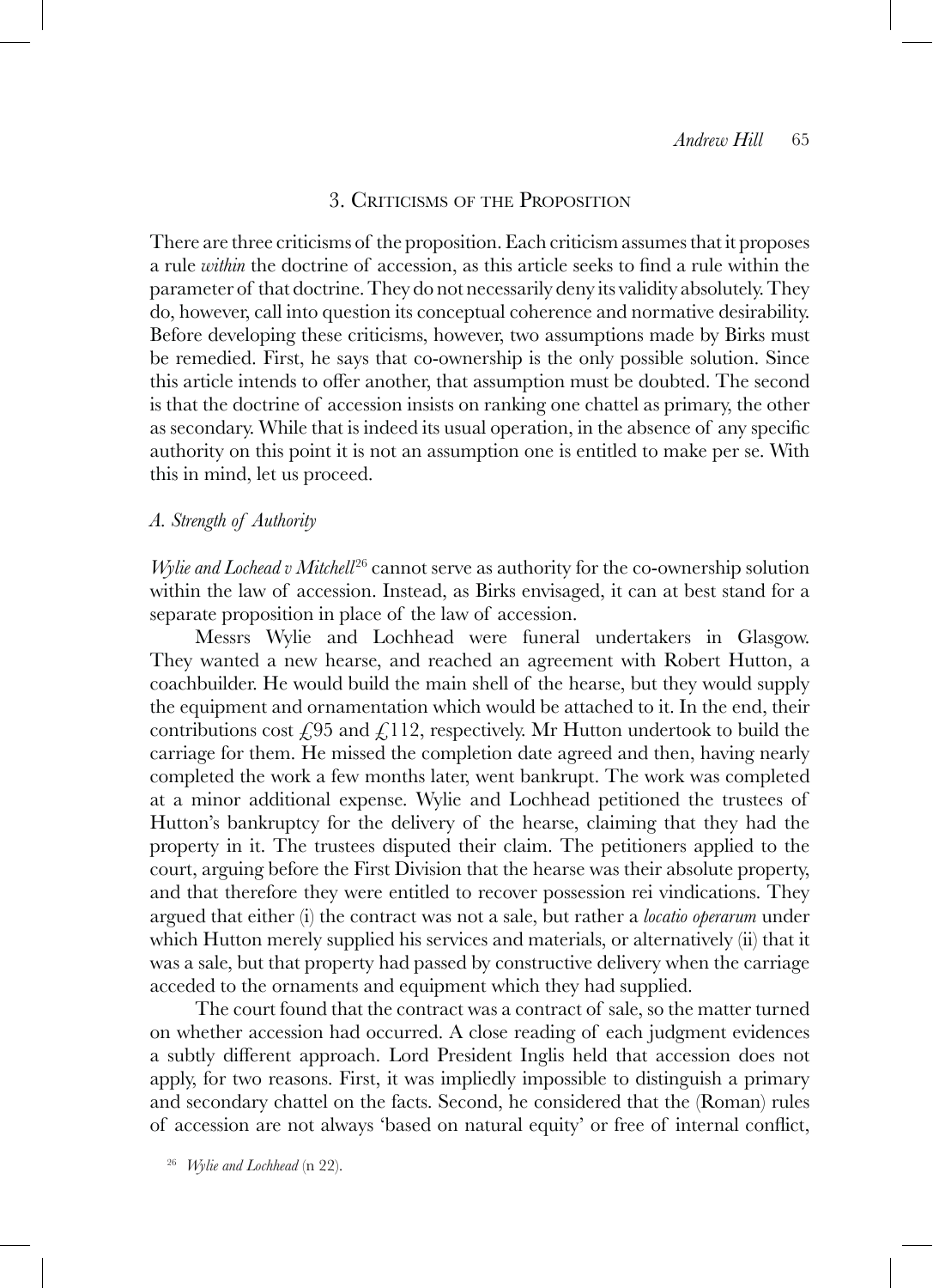as Grotius identified regarding, for instance, the differing rules for *scripturae* and *picturae*. 27 He held that manufacture was also inapplicable.28 Instead, his Lordship felt compelled to formulate a new principle according to natural equity, and natural equity only offered one solution: common ownership.29 Lord Ardmillan considered that accession did produce an answer: the carriage was primary, the equipment and ornaments secondary. However, he considered that fairness demanded that this outcome, which admittedly was a narrowly drawn distinction on the rules of accession, was avoided. Instead, he held that the fairer solution was (impliedly) to treat this case as one of consensual mixture and manufacture, which he asserted led to the fair outcome of co-ownership.30 Lord Kinloch impliedly acknowledged that the carriage was primary. However, he, like the others, felt that the all-ornothing outcome of accession would be unjust because of the comparable values of the two contributions. This led him to assert common ownership as the fair and equitable outcome.<sup>31</sup>

Therefore, this case is no authority for a rule of co-ownership arising from the accession of identical chattels, for three reasons. First, accession seemed to offer a solution on the facts. Lords Ardmillan and Kinloch both considered that, were accession to be applied, the carriage would be the primary object. Therefore, the majority did not consider the chattels identical. Applying a test based on physical identity (not value, as Birks suggests), their Lordships considered that the carriage more greatly contributed to the end identity. Only the Lord President considered that it would be difficult to identify a primary chattel, and hence that the existing rules of accession were frustrated. Therefore, the majority contemplation of accession suggests that it could have applied in the ordinary way, with no additional rules being necessary. Second, the case may not factually be one of accession at all. It may be better analysed as one of combined mixture and manufacture, much like the Canadian case of *Jones v De Marchant* (albeit with a different outcome).32 This analysis is adverted to, but rejected, in the Lord President's judgment. However, it appears to be the implied basis of Lord Ardmillan's judgment. Third, as already acknowledged and as Birks identified, the case is decided independently of, rather than upon, the rules of accession. All three of their Lordships make statements that they are not prepared to decide the case on the rules of accession because they considered that such an outcome would not be in accordance with natural equity. Therefore, they all locate the common ownership solution explicitly beyond the law of accession, rather than as part of it.

The first two reasons pose a problem for Birks. They demonstrate that this was not a case of identical chattels, or involving accession, at all. Birks locates

 $31$  ibid 564.

<sup>27</sup> ibid 557.

 $28$  ibid 556.

<sup>29</sup> ibid 558.

<sup>30</sup> ibid 561.

<sup>32</sup> (1916) 28 DLR 561.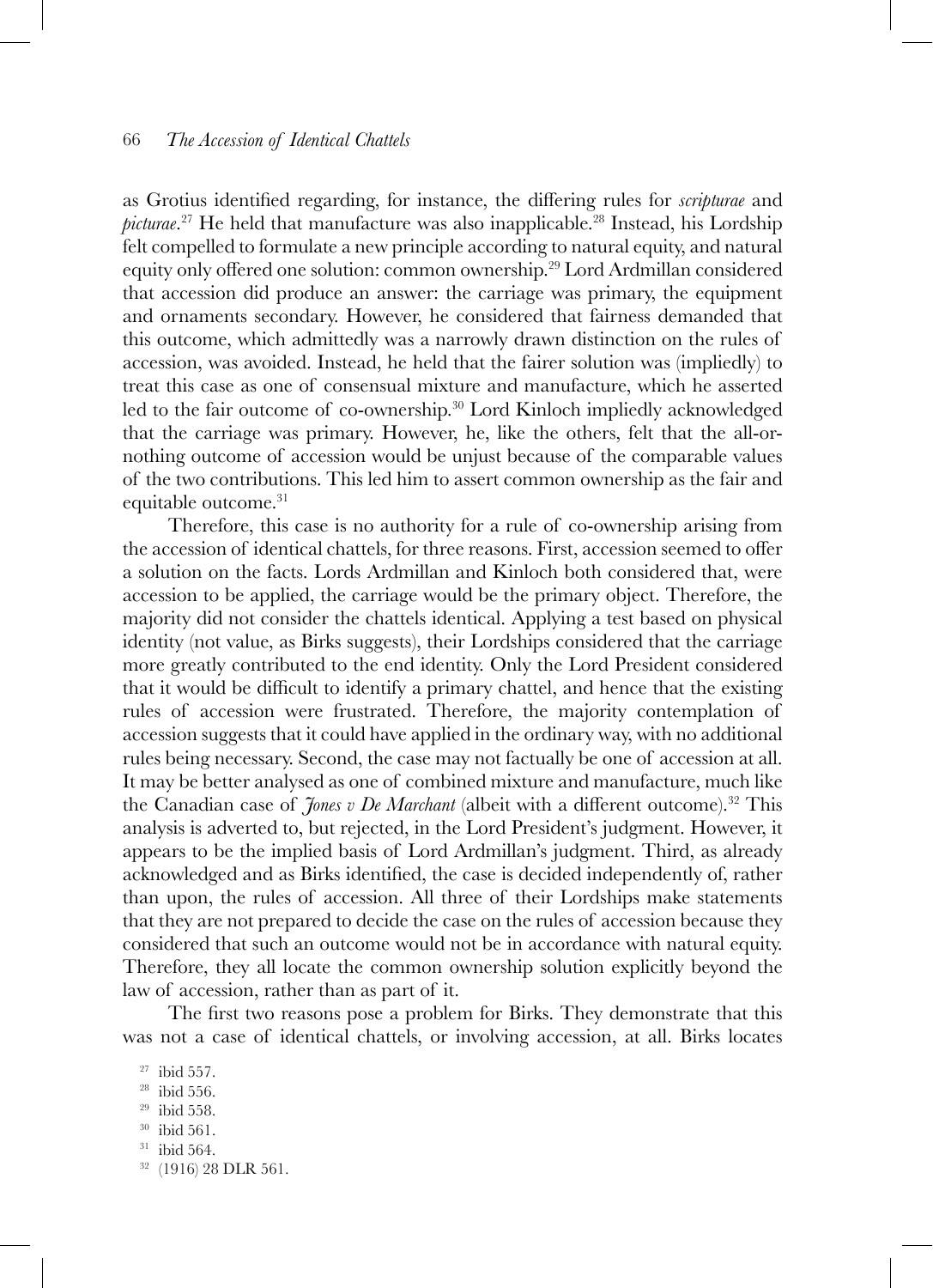his solution in a case which, on examination, never had to grapple with the problem. True, identical chattels may be an a fortiori case, because the issue in *Wylie and Lochhead* was with distinguishing incredibly similar chattels. That is not the problem, however. Instead, the rule from *Wylie and Lochhead*, when it is seen as applying in cases of distinct chattels, becomes more directly questionable. It operates as an alternative, seemingly available at the court's discretion when it considers the ordinary operation of accession unfair on the basis of the similarity of the chattels. Therefore, it risks undermining the general rules of accession. Instead of offering one rule, the law would offer two discretionary alternatives, a situation apt to introduce unpredictability. While one may respond that this need not concern us overly as the rule can only be invoked when the chattels are 'similar enough', Professor Birks would surely have been amongst the first to disavow such a vague and unpredictable threshold. A rule based on undefined or unqualified 'sufficiency' is no rule at all, but rather a vicious circle. 'When are two chattels sufficiently similar to invoke the *Wylie and Lochhead* rule?' 'Why, when they are sufficiently similar, of course!' *Wylie* and *Lochhead* neither concerns identical chattels nor offers a supportable rule, and hence is not good authority. As such, the proposition should not draw any strength from its reliance on this case.

We are left now in a legal wilderness. The one case mapping our path is no longer there to support us. The reasoning herein must, therefore, be theoretical. This commences with the two further arguments against the common-ownership proposition, one conceptual, the other normative.

### *B. The Conceptual Problem*

The mechanisms of property rights and remedies, something with which Professor Birks engaged closely in his work, render the co-ownership outcome problematic. Rights arise from causative events. The causative events, according to Birks, are fourfold: consent, wrongs, unjust enrichment, and miscellaneous others.<sup>33</sup> Assume that the accession was not consensual. Granted, Adam and Bob could have consensually fused the pipes, but, seeing that there is a chance that it was not because accession is not inherently a consensual act (as one sees in the javelin case), assume that it was not consensual. Since accession is not inherently wrongful either—it can occur accidentally—assume that there is no wrong. There does not appear to be any miscellaneous causative event. While one might describe accession as a causative event in itself, this analysis is difficult to sustain, because, the question of the proper outcome for identical chattels aside, there is no acquisition of rights during accession (as explained above), and thus it does not function as a cause. The causative events are selected by a legal system as a matter of policy, and our

<sup>33</sup> Birks' literature on this is ample. See, e.g., *The Classification of Obligations* (Clarendon Press 1997); 'Rights, Wrongs, and Remedies' (2000) 20 OJLS 1; 'Personal Property: Proprietary Rights and Proprietary Remedies' (2000) 11 Kings College LJ 1.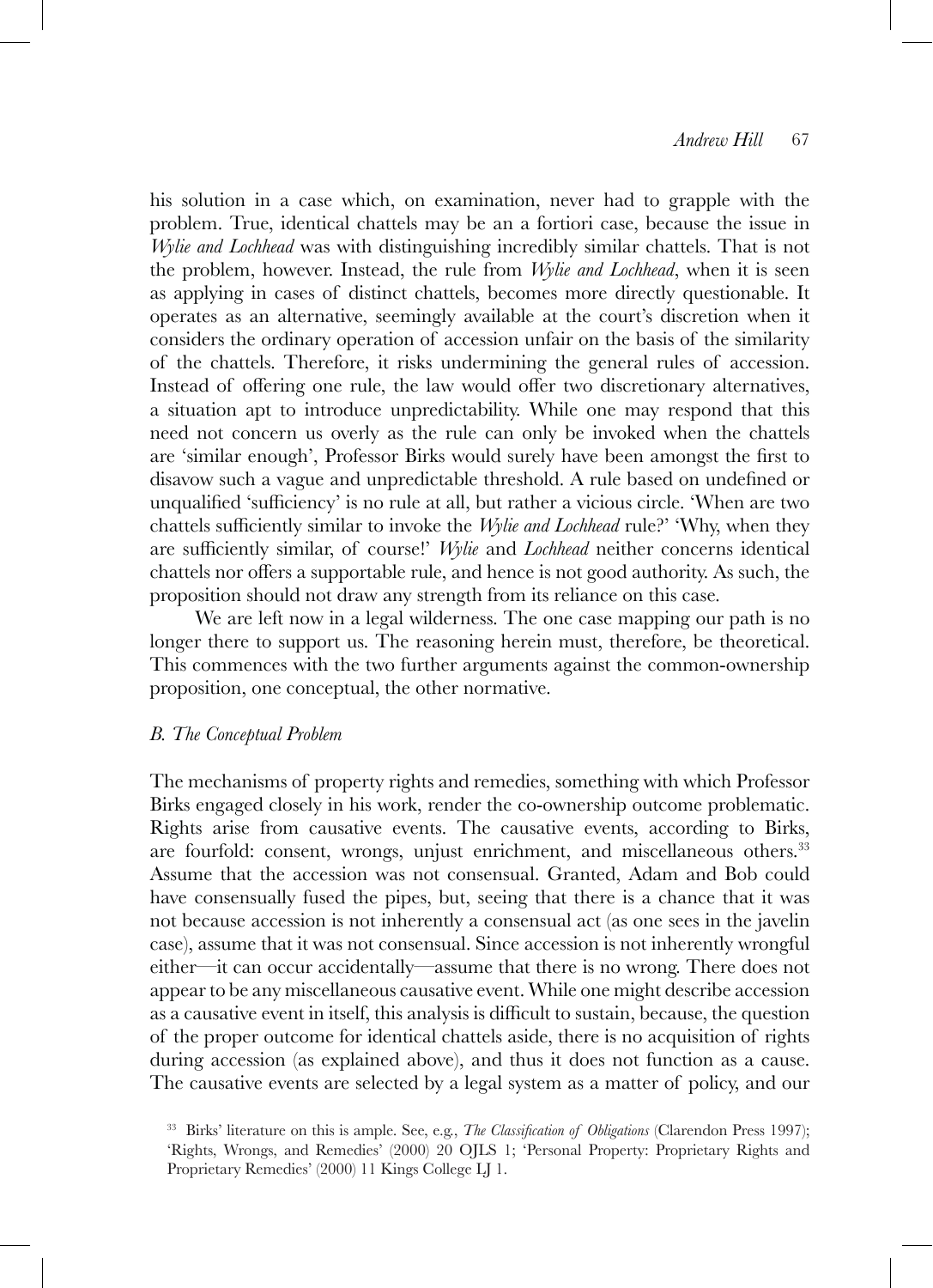system has followed the Roman rule of electing to treat accession as a mechanism of destruction alone. Nor can unjust enrichment operate to alter property rights, because the co-ownership solution must mean that the old titles are still destroyed by the accession in order for the titles as tenants in common to arise, and hence there is no transfer of title upon which to premise a claim in unjust enrichment. The factual gain in matter should not be sufficient without a transfer of title.<sup>34</sup> In any event, the common law only tends to award personal rights in response to unjust enrichment, so altering property rights is unlikely to be the proper response.<sup>35</sup> Thus, accession is not a causative event which can trigger rights, which is why accession is only a doctrine of destruction of property rights. Therefore, there is no explainable mechanism by which the co-ownership title can arise.

Nor should the co-ownership operation of accession draw support from the law of manufacture and mixture. Unlike accession, they both create and destroy rights. Non-consensual mixture results in co-ownership.36 Manufacture grants title to the manufacturer.37 Both instances also seem to lack the existence of a causative event, often involving very similar facts to accession. Therefore, one might reply, if these doctrines can create rights, why should accession not be able to? That argument rests on an assumption that the operation of mixture and manufacture is justified. This is not the place for a full assault on those doctrines. Instead, some basic observations will have to suffice. The title resulting from manufacture may be explainable without needing to identify a causative event in the process of manufacture. Manufacture results in a *nova species38* (hence why old titles to the materials are destroyed). As McFarlane observes, manufacture almost inevitably involves a person controlling the thing at the time or soon after the process is completed.39 Therefore, it may be the case that the manufacturer owns the thing not because of the process of manufacture itself, but because of the simple operation of the ordinary *Armory v Delamirie*<sup>40</sup> rule for acquiring title by intentionally taking physical control of the chattel. Mixture is, however, problematic. There is no reason for a legal mechanism to operate at all, because the individual components in the mixture (if, perhaps, only at a molecular level) retain their original physical identities, and hence there is no physical alteration to the chattel necessitating the alteration of title. The only change is the creation of an evidential uncertainty.<sup>41</sup> The rule for mixture may need to be reconsidered, but that is for another time. It

<sup>34</sup> W Swadling, 'Ignorance and Unjust Enrichment: The Problem of Title' (2008) 28 OJLS 627. <sup>35</sup> W Swadling, 'Rescission, Property, and the Common Law' (2005) 121 LQR 123, 135. 36 See above (n 21).

<sup>37</sup> *Borden (UK) Ltd v Scottish Timber Products Ltd* [1981] Ch 25 (CA). The author will simply assert that the outcome in *Jones v De Marchant* (n 32) is erroneous and, in any case, not binding on the English Courts.<br> $38$  A 'new thing'.

<sup>39</sup> McFarlane (n 5) 161.<br><sup>40</sup> 93 ER 664; (1722) 5 Stra 505.<br><sup>41</sup> See further the final paragraph of Section 3.B.1., below.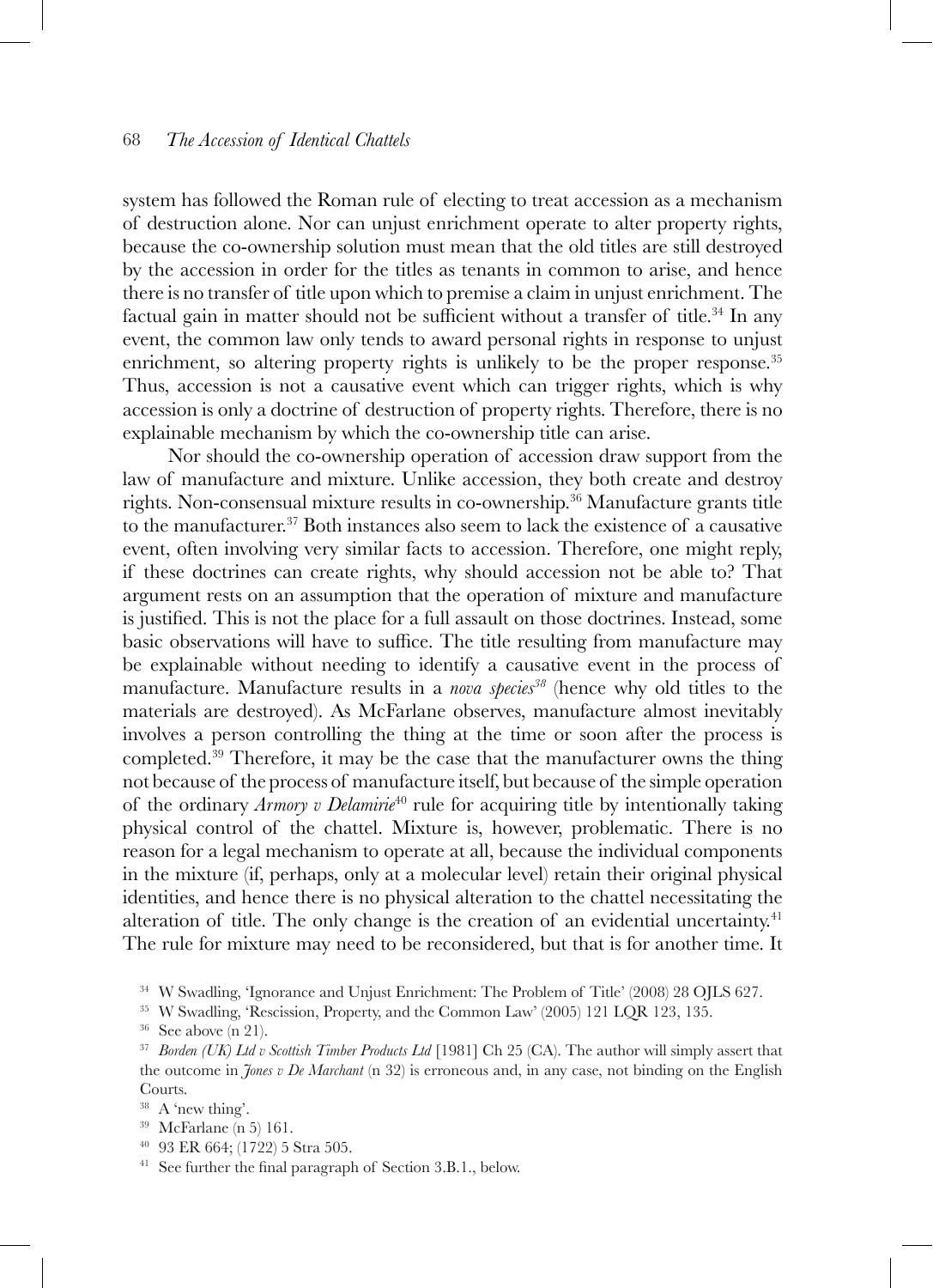is sufficient to note for the present that, even if this evidential uncertainty could be treated as a miscellaneous causative event, it could not operate in the scenarios presently postulated, as it is evidentially clear who contributed which original chattel. Therefore, the rules of mixture and manufacture should not call into doubt the conclusion that accession involves no causative event.

Thus, the mechanisms of property law cannot explain how new rights, such as co-ownership, arise. The co-ownership solution is, therefore, conceptually problematic.

### 1. A Digression: Mixture Analysis

An entirely alternative analysis arising from this discussion of mixture could say that we should analyse the scenario in question *as* mixture. This raises a question into which English law fears to tread: what is the difference between accession and mixture? The commonest comment, prefacing any express endeavour to supply an answer, is that the borderline is difficult to define, and possibly fluid on a casuistic basis.42 After that caveat, there normally follows one of two views. Hudson and Palmer seem to assume that the distinction is in terms of reversibility/separability: accession concerns physically irreversible unions, mixture concerns physically reversible but practically problematic unions.<sup>43</sup> Birks adopts a different view, in terms of the quality of the chattels: if the chattels are identical, it is mixture; if the chattels are non-identical, it is accession.<sup>44</sup> Since the subject matter of this article arises from Hudson and Palmer's application of the co-ownership outcome to identical chattels, it operates, aside from this sub-section, on the assumption that Hudson and Palmer have identified a supportable distinction. Nonetheless, the alternative analysis merits examination in passing.

Birks' view has much to commend it, but no decisive argument in its favour. It certainly fits a pattern. In mixture cases, it is normally two versions of the same product—oil,<sup>45</sup> jute,<sup>46</sup> tallow,<sup>47</sup> cotton,<sup>48</sup> and so forth—involved on the facts. Accession cases tend to involve different chattels. However, such facts equally accommodate Hudson and Palmer's distinction; the molecules in the fluid mixture cases, and the 'grains' (for the cases of jute and cotton, meaning 'bales') in the granular mixture cases are not physically bonded together. Conversely, the facts

<sup>42</sup> e.g. Palmer & McKendrick (n 3) 227–228.<br><sup>43</sup> ibid 932–933.

<sup>44</sup> ibid 227–228.

- 
- <sup>45</sup> *Indian Oil Corporation* (n 21). 46 *Sandeman v Tyzack* [1913] AC 680 (HL). 47 *Buckley v Gross* (n 21). 48 *Spence v Union Marine Insurance* (n 21).
- 
-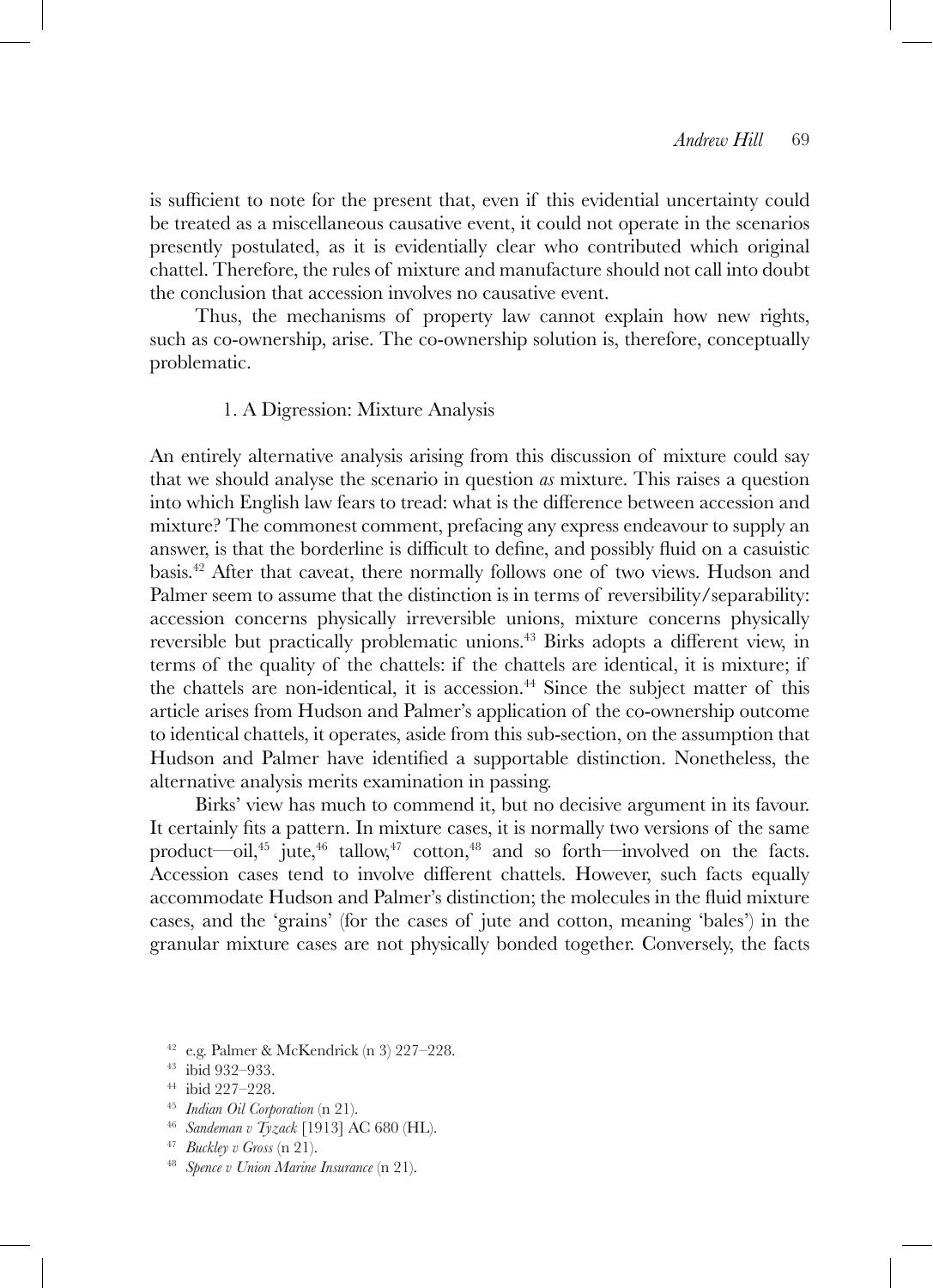involving non-identical chattels tend also to involve a physical bond. Thus, the cases sustain both patterns, so that cannot be decisive.

Birks may seem to have some assistance from authority, inasmuch as Staughton J in *Indian Oil Corporation*<sup>49</sup> seemed to premise the application of the doctrine of mixture on similarity of identity: 'where B wrongfully mixes the goods of A with goods of his own, which are *substantially of the same nature and quality*, and they cannot in practice be separated, the mixture is held in common'50 (emphasis added). However, there are two issues with resting Birks' case on this lone sentence. First, the clause immediately after the added emphasis identifies separability— Hudson and Palmer's test—as part of the distinction as well, and hence it does not select one test. Second, Staughton J's judgment draws unmistakably on Roman principles,<sup>51</sup> yet it is not clear that a distinction in terms of identity of the chattels represents the Roman position. The Digest never claims to advert specifically to the issue of identical chattels.<sup>52</sup> However, at D.6.1.23.3., Paul comments that the welding of two identical materials results in loss of identity for the secondary material (an outcome consistent with accession), while in the case of soldering with lead (thereby introducing a different material), a different outcome would apply. This different outcome appears to be mixture, because he surmises that the *actio ad exhibendum* and then a *vindicatio* could be brought for the component which was attached by soldering. He says further that, in response to the *actio*, the soldered-on component could be detached, unlike the welding case. Thus, where the materials are identical, accession occurs upon welding, and the resultant chattel is inseparable. However, in the case of soldering, the materials are non-identical and mixture results, which is regarded as separable. Contrary to Staughton J's conclusion, therefore, this passage hints at a Roman distinction between accession and mixture based on separability, not identity. Thus, the initial arguments for Birks' distinction have less force than is prima facie apparent.

Hudson and Palmer's position also has some merit, primarily based on the practical oddity of the application of Birks' test. Identicalness would determine which doctrine applies in an occasionally surprising fashion. Physically bonding two circular copper pipes, one 100cm and the other 105cm, is accession, resulting in sole title for the owner of the 105cm pipe. Physically bonding two circular copper pipes, both 100cm, is mixture, and hence results in co-ownership. Small physical differences make for large legal differences. A still odder case is one of mixing sand. Suppose 100kg of black sand 'mixes' (in a lay, not legal, usage) with 100kg of white sand. The two are non-identical in terms of colour, chemical composition and, in all likelihood, sise and form, and so on Birks' test this is accession. However, one may have severe difficulty in specifying which is primary, and hence who is

<sup>&</sup>lt;sup>49</sup> *Indian Oil Coporation* (n 21).<br><sup>50</sup> ibid 360.<br><sup>51</sup> P Stein, 'Roman Law in the Commercial Court' [1987] 46(3) CLJ 369, 371.<br><sup>52</sup> Palmer & Kendrick (n 3) 932.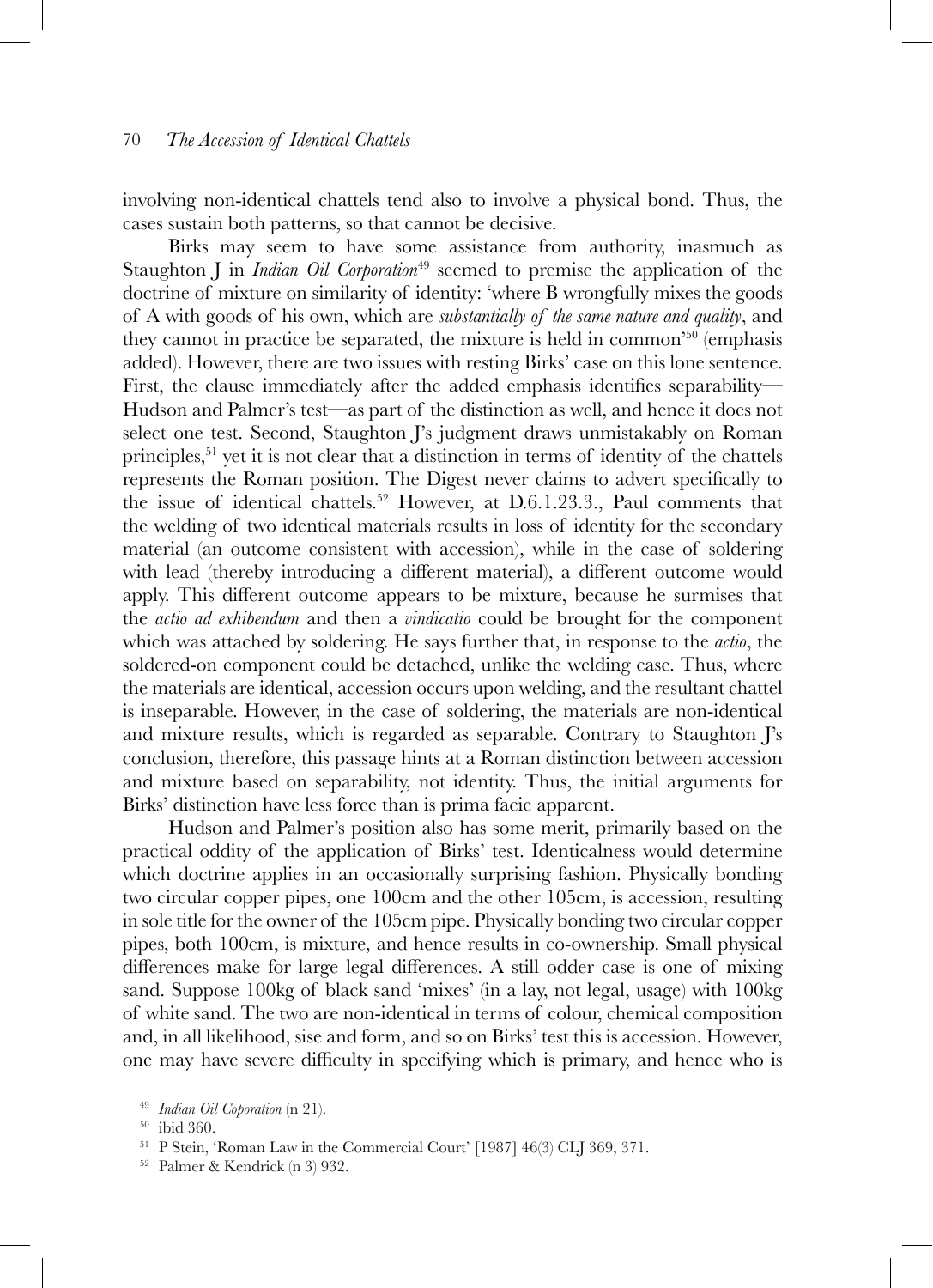the owner. More helpfully, the sand scenario would be mixture on Hudson and Palmer's test as the granules are physically separable; separation is only practically problematic. Therefore, the separability test seems preferable. It also seems to have some Roman support. Gaius writes, 's*ed et si sine voluntate dominorum casu confusae sint duorum materiae vel eiusdem generis vel diversae, idem iuris est.*' 53 The verb used for mixing is '*confundere*'. In Latin, this meant equally 'to mix', 'to pour' and 'to confuse'. The Roman terminology for mixture, therefore, had connotations of evidential uncertainty (a central mechanism by which practical inseparability can arise on Hudson and Palmer's test for mixture) implicit within it, a sense lost by the English rendering of 'mixture'.54 Moreover, this passage accepts that the rules of mixture may apply to materials of a different nature—*materiae diversae*—which squarely rejects the Birksian identicalness test. Accepting this conclusion, applying the doctrine of mixture would not be the answer, as its application is not determined on a criterion pertaining to identity.

### *C. The Normative Problem*

Returning to our main focus, co-ownership may also be normatively undesirable. A party may not want to find themselves a 50% co-owner of a chattel, because this could effectively lock them into the property. In *Wylie and Lochhead*, the Lord President noted that, 'such being their joint interest in a subject which is not capable of division, they must either bring it to sale and divide the proceeds in the above proportion, or the one must buy off the other by paying him the value of his proportion.'55 Co-ownership is a common solution for mixtures because the mixture can be physically divided down into shares for each tenant in common to take. Co-ownership is common for land because land is capable of multiple simultaneous uses and is relatively permanent.<sup>56</sup> However, indivisible chattels are a different story. If Bob uses the two metre pipe, nothing much is left for Adam. But if Adam refuses to let him use it, Bob is equally likely to refuse any proposed use which Adam intended. They reach a stalemate. As the Lord President advises, they would have to seek a sale, either to their co-owner or to a third party. In principle, selling to a co-owner is a reasonable solution but, in practice, difficulties may arise. If one co-owner falls insolvent, the other co-owner will not be able to sell them

<sup>53</sup> (D.41.1.7.9. (Gaius II *rer. cott*.)). 'If, without the consent of the owners, two materials, whether of the same or different nature, have been '*confusae*', the rule is the same'. 54 'Mixture' derives from the alternative Latin verb *'miscere*', which possessed a more definite sense

of 'mixture' or 'stirring', and is occasionally also used in the texts, e.g., D.41.1.7.8).

<sup>&</sup>lt;sup>55</sup> *Wylie and Lochhead* (n 22) 559.<br><sup>56</sup> Co-ownership of land does, of course, entail some issues. Clear examples of contention arise, for instance, where the parties refuse to cooperate over sale or possession. The resulting situation is now dealt with under sections 12–15 of the Trusts of Land and the Appointment of Trustees Act 1996, which have been the basis of much litigation. The distinction here is that, while land ordinarily has the potential to sustain multiple simultaneous uses, chattels normally do not.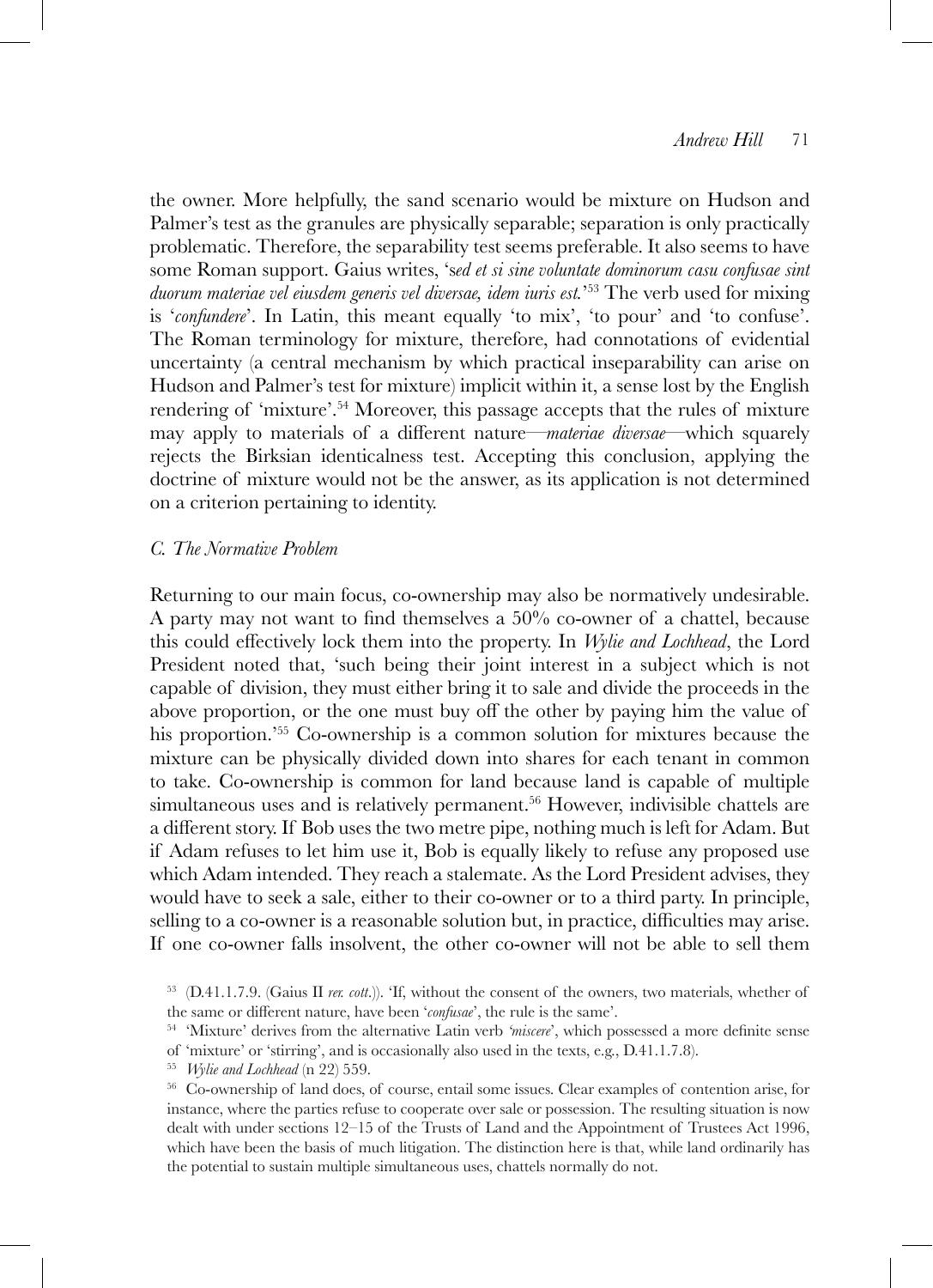their share. It is likely to be even more difficult to find a third party buyer. If the two present owners are at conflict over the use of a chattel, buying a share of that chattel seems to be an unattractive proposition. The problem of the undividable chattel is perhaps a reason why co-ownership has not been adopted as a solution in manufacture.

Hudson and Palmer suggest an alternative to sale in the second sentence of their quote, that one owner could sue the other for conversion under section 10 of the Torts (Interference with Goods) Act 1977, and hence, through a payment of damages, receive the value of their share and in turn lose their share of the title by section 5. However, this relies on one party being sufficiently active in relation to the chattel so as to commit a course of dealings which amounts to a conversion. If neither party is active enough (perhaps because they have both refrained from using the chattel until the dispute is resolved), then an action in conversion will not lie and, hence, this solution will be unavailable. Remember that, in this regard, many dealings which ordinarily amount to conversion will not be enough because, as co-owner, the defendant has a right to possession of the chattel. The only way he could commit conversion, therefore, is to deliberately deal with the chattel in such a way that excludes the other co-owner. Aside from destruction, transfer which successfully passes the full title and some more exclusive instances of use, no other instances appear to qualify. Thus, the action in conversion will not be widely available.

Furthermore, the damages for this conversion would be assessed at the price of the share in the new thing, not the old thing.<sup>57</sup> While this does not seem problematic prima facie, it may allow the active party to profit from his wrongdoing. Imagine the market value of one metre of copper pipe is  $\mathcal{L}^{10}$ , while two metres costs  $\mathcal{L}$ 16. When two pieces of copper pipe become joined together, if one applies Hudson and Palmer's suggestion, the inactive party who sues in conversion will only get his 50% share of the  $\mathcal{L}16$  back, not the full  $\mathcal{L}10$  (the value of the chattel

<sup>57</sup> *Kuwait Airways v Iraqi Airways (Nos 4 and 5)* [2002] 2 AC 883 (HL), [67]. However, it is recognised that, on occasions, the value of the award in conversion will be varied by the court: see, for example, *BBMB Finance v Eda Holdings* [1990] 1 WLR 409 and *IBL v Coussens* [1991] 2 All ER 133. If the court does permit such a variation, then this further objection is nullified.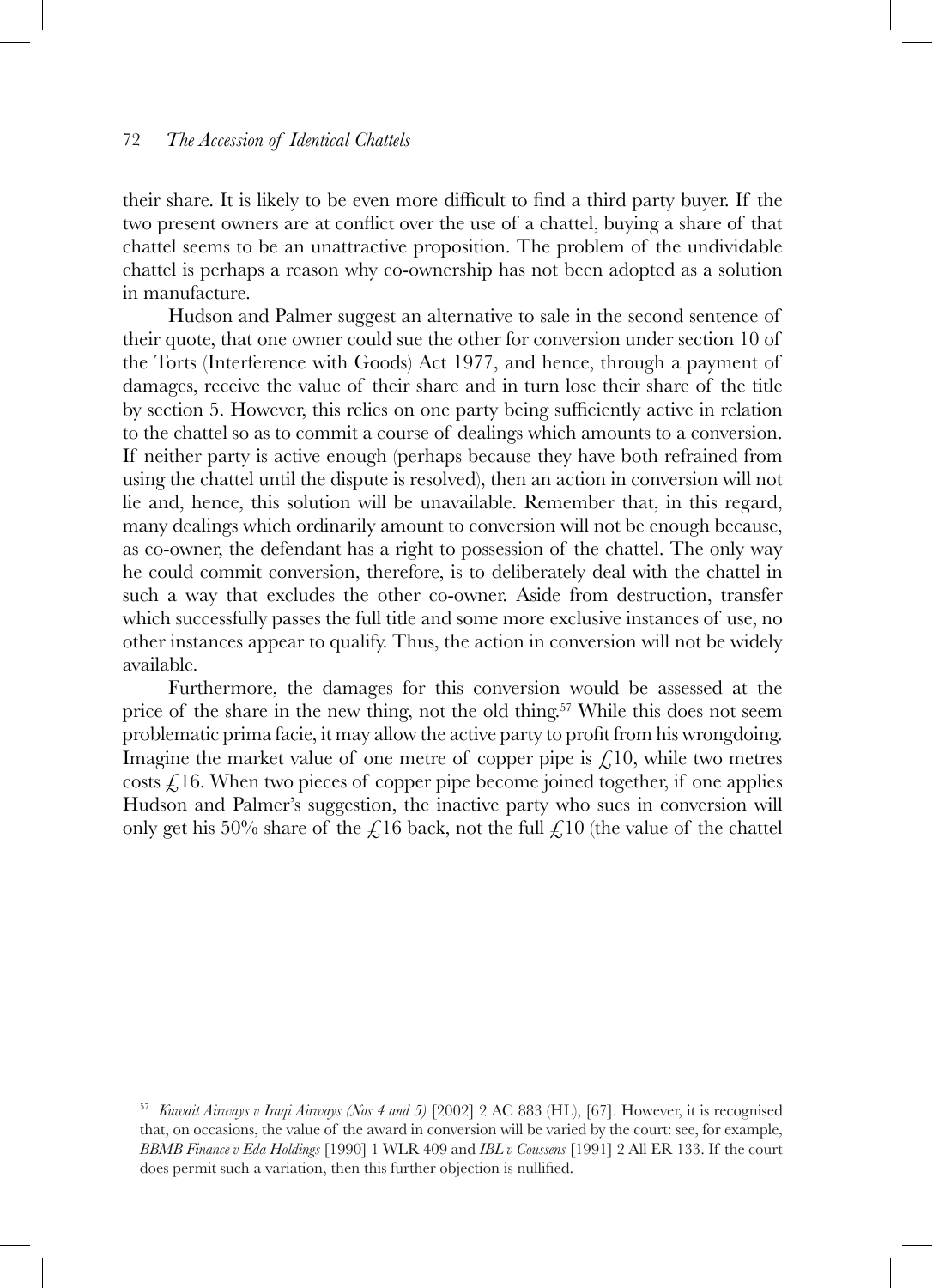he lost to the accession). Thus, the active party could profit from his conversion.<sup>58</sup> The inactive party can only sue for the present value of his share  $(f, 8)$ . However, if the active party later physically separates the pipes into two, he will once again have  $\zeta$ 20's worth of piping. He makes an overall gain of  $\zeta$ , which, as explained above, cannot be remedied in unjust enrichment because there is never a transfer of title. He thereby profits from his wrongdoing. Therefore, because of its narrow availability and potentially inadequate remedy, the conversion solution is inappropriate. Thus, if one wishes to avoid lock-in and its potential consequences, one is advised to reject co-ownership as an outcome of accession.

# 4. Alternative Analysis

So, where does the answer lie? How can we formulate a rule for accession? The total efforts of Birks and Hudson and Palmer rest on the premise that the solution lies in triggering a new title. The solution here, however, looks to a different premise. It reexamines the factual analysis, from which flows an alternative legal consequence.

The attachment, I suggest, results in a *nova species*. Why? Since the original chattels are equal, the identity of each chattel changes by at least 100%. The one metre pipe undergoes a 100% increase into a two metre pipe. One javelin becomes two. The new chattel is as least as much different from the old chattel as it is similar. At most, the old chattel represents 50% of the identity of the new chattel, and this is likely to be less if the new chattel has additional characteristics not present in the old, such as a bend in the middle of the pipe through imperfect alignment where previously the two pipes were both straight. The more chattels that are involved, the more obvious this view becomes. If twenty planks of wood, all owned

<sup>58</sup> It was suggested to the author that such a wrong falls within Birks' scheme of potential causative events, and thus could justify an instance of acquisition, permitting co-ownership. Three observations should cast a sufficient shadow over this suggestion that it may be set aside. First, a response to wrongdoing which alters property rights can result in double compensation or double punishment (depending on how one would prefer to rationalise the action). There is likely to be a tort action—here, probably conversion—alongside. Thus, if property rights were altered in response to wrongdoing too, the wrongdoer would pay twice: once in a personal liability for damages, and once in the alteration of a property right. Hence, accession and mixture (see (n 21)) do not vary their outcome on the basis of wrongdoing. Second, the suggested rule for wrongful accessions could only be applied as an exception to the general rule of accession of identical chattels, as it can only apply in the context of wrongs, and many such accessions would not be wrongfully caused. Third, as Swadling notes (see (n 35) 136), there is no situation in which the common law responds to wrongs by granting property rights rather than an award of damages (subject to the power to revest in cases like *Car & Universal Finance v Caldwell* [1965] 1 QB 525, which Swadling there demonstrates is probably wrongly decided). The case for an interest in equity is also weak, as again equity normally responds in damages. Damages have been affirmed for third party liability in *Dubai Aluminium v Salaam* [2002] UKHL 48, [2003] 2 AC 366, and although there is increasing indication that a constructive trust may arise in cases of breach of fiduciary duty (e.g. *Attorney General of Hong Kong v Reid* [1994] 1 AC 324 and *FHR European Ventures v Cedar Capital Partners* [2014] UKSC 45, [2015] AC 250), there is a strong argument that these cases are wrongly decided (e.g. D Crilley, 'A Case of Proprietary Overkill' [1994] RLR 57; W Swadling, 'Constructive trusts and breach of fiduciary duty' (2012) 18 Trusts & Trustees 985).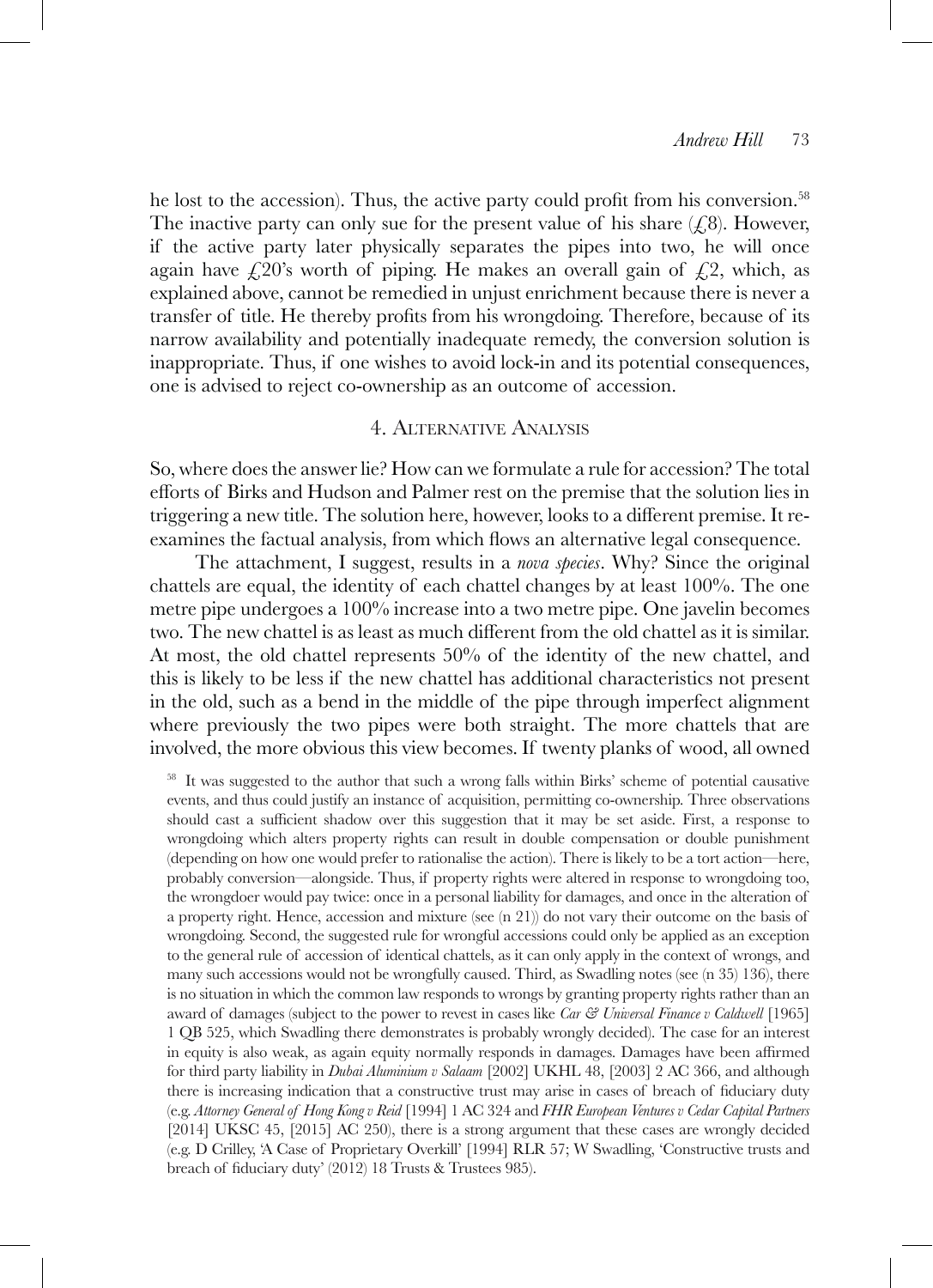by different people, somehow become joined together, it is hard to claim that any one of them plays the majority role in defining the physical identity of the resultant chattel. While the case seems weaker for two chattels because it is more plausible that one may play the majority definitional role, it is only a difference of degree. There is no apparent reason why one should treat the accession of two planks of wood or twenty planks of wood differently. Instead, the same conclusion should apply to both cases. Therefore, returning to a two chattel scenario, neither original chattel should be considered the majority contributor to the physical identity of the resultant chattel. Neither is primary. Instead, they may both be regarded as secondary things which lose their physical identity during the accession. Therefore, the resultant thing has no prior identity, and hence is a *nova species*.

This analysis depends, admittedly, on what qualities one prefers to emphasise when evaluating physical identity. However, some philosophical and linguistic guidance from our Roman counterparts may be usefully noted. *Nova species* is a concept most closely employed in the law of manufacture, stemming from the Roman doctrine of *specificatio*. Evident in the Sabinian-Proculian school debate over the proper proprietary outcome of manufacture was a difference in prior metaphysical philosophy. The Sabinians accepted the Stoic view of matter over form, hence why they held that the contributor of the materials should gain the title. The Proculians, however, followed in the Aristotelian and Peripatetic tradition which championed form over matter, hence awarding the creator of the new form—the manufacturer—title.59 Justinian's basic rule for irreversible *specificatio*  followed the latter tradition,<sup>60</sup> as has English law.<sup>61</sup> One should understand from this that one cannot simply assume that any one test is definitive of physical identity, as prior philosophical debate permits views to vary. However, the English legal tradition leans towards considerations of form over substance.

Van der Merwe has helpfully surveyed the Digest for the different tests applied in practice, and he isolates the three common verbs applied: *facere, transferre,*  and *transfigurare*. 62 The concept of *facere* is unhelpful beyond manufacture, as the word is heavily premised in active human involvement, which accession does not necessarily demand. The best guidance is gained from the prefix '*trans-*'*.* Van der Merwe notes that these verbs have a sense stronger than that ordinarily seen for creating a *nova species*. Therefore, a high threshold for *nova species* was one which required that the things 'crossed' a boundary of physical identity. Our stronger case, that of twenty pipes or pieces of wood acceding, seems to fit this test; whatever one would describe twenty pipes roughly and chaotically latched to one another as,

<sup>59</sup> C van der Merwe, 'Nova Species' (2004) 2 Roman Legal Tradition 96, 100–101.<br><sup>60</sup> J.2.1.25., adopted from what was apparently the opinion of Gaius, differing from his School (D.41.1.7.7 (Gaius II *rer. cott*.)). 61 *Borden* (n 37).

<sup>62</sup> Van de Merwe (n 59). Although any direct attempt at translation will inevitably result in some degree of loss of the original sense, one can roughly equate these respectively to the English 'to make', 'to shift' or 'to transform' (in this context), and 'to transform' or 'to change form/appearance'.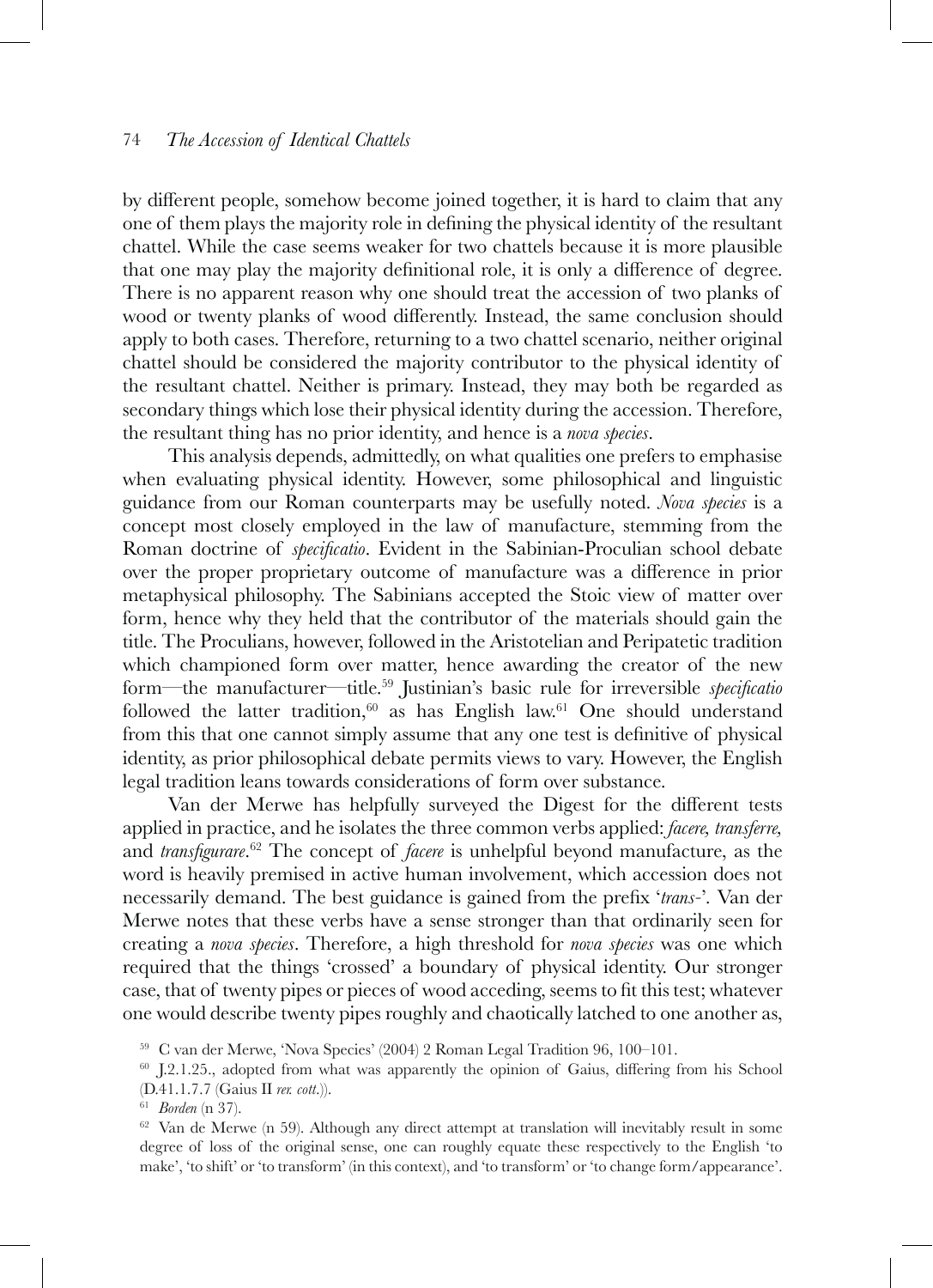'a pipe' or 'a plank of wood' is not the first term which comes to mind, not least because they will have probably lost their functional utility as simple pipes or planks. In any case, perhaps a more useful description of the ordinary threshold is gained, beyond a survey of verbs, from Ulpian's simple description *mutata forma*. 63 Whilst 'changed', 'altered', or 'modified' may be suitable translations, one cannot ignore the etymology of the English noun 'mutation' from *mutatio*. Could we say that two separate but equal chattels fusing to one another amounts to a modification or a mutation of their original forms? In ordinary English sense, one supposes that we could. Thus, one should consider oneself able to accept that a *nova species* does arise, even if doing so is initially metaphysically disquieting.

From these facts involving a *nova species*, the legal analysis arises. The ordinary rule that title vests in the first party into physical control applies. They become the absolute, highest title-holder. As for the other party, they may or may not be compensated. If the accession was consensual, they can make their own arrangements for remuneration. If the accession was wrongfully committed by the title-holder, they will likely be liable for the destroyed title in conversion, trespass and/or negligence. If the accession was accidental, there is a risk that they may not get compensation, but then the case for compensating them is weaker. Occasionally, property gets destroyed by pure accident, by natural causes and similar. Such are the risks of life.64 Such also is the utility of insurance. If a person suffers a loss accidentally, so be it.

This analysis avoids the flaws of the co-ownership proposal. It does not rest on doubtful authority. Indeed, it rests on no authority at all. The case is conceptual. It avoids having to identify some absent trigger for new rights as a result of accession. It avoids co-ownership, so parties need not fear lock-in.

Is this the only solution? Not at all. I have not sought to demonstrate that the co-ownership solution is in any way inherently 'wrong', whatever that term would mean in this context. I have, however, sought to expose its flaws and offer an alternative analysis which may, in comparison, be preferable. One may, indeed, dislike both analyses, and, rejecting Hudson and Palmer's grounds of distinction between mixture and accession, step beyond the boundaries of accession and instead analyse these cases as instances of mixture (regardless of the semantic oddity of calling two welded-together pipes a mixture), and thus reach a co-ownership outcome by traversing a different path. None of the solutions are perfect, though I hope that any quibbles with my proposition will only be metaphysical dissents. And perhaps this prima facie imperfection was to some extent inevitable: all the theories have to override some accepted assumptions to reach their goal, because prima facie the common law is unprepared to tackle identical chattels.

<sup>&</sup>lt;sup>63</sup> D.10.4.9.3. (Ulpian 24 *ed*).<br><sup>64</sup> Those risks being reflected by the law in what Honoré terms '(risk-)distributive justice': see 'The Morality of Tort Law—Questions and Answers' in DG Owen (ed), *Philosophical Foundations of Tort Law* (Clarendon Press 1995) 73, 78–85.